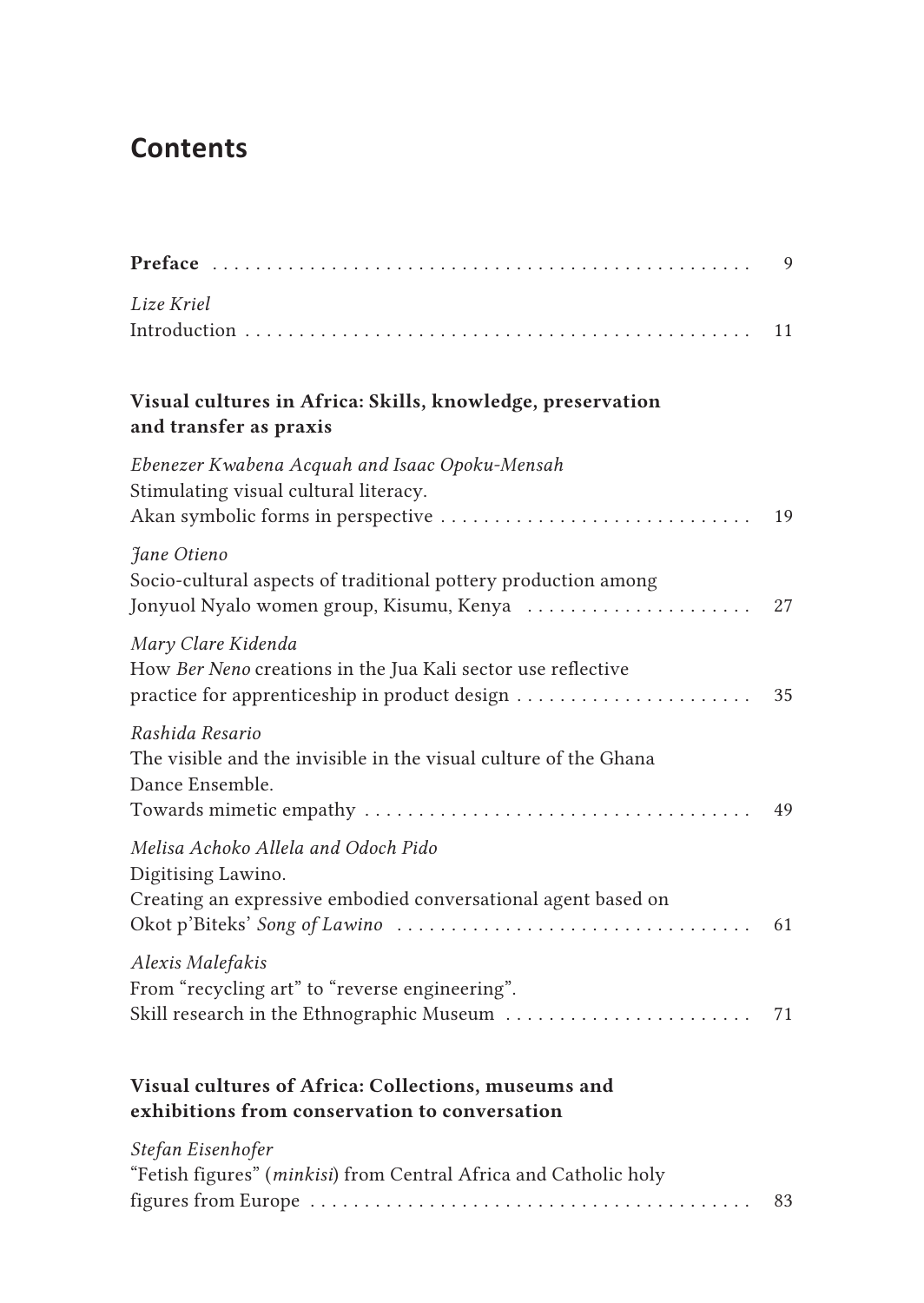| Mark Evans                                                                                                                                                                      | 95  |
|---------------------------------------------------------------------------------------------------------------------------------------------------------------------------------|-----|
| Njeri Gachihi, Frauke Gathof, Clara Himmelheber, Lydia Nafula,<br>Leonie Neumann, Philemon Nyamanga, and Juma Ondeng'<br>Visualizing the Kenyan collections in Western museums. | 109 |
| Bea Lundt<br>What about the "Castles" in Ghana?<br>Material relics of colonialism and the slave trade: a disturbing and<br>challenging visual legacy of three continents  119   |     |
| Benjamin Merten<br>Concrete Limbo.<br>A trans-continental dialogue on space and responsibility  131                                                                             |     |
| African visual expression in materials and media<br>appropriated from encounters with the West                                                                                  |     |
| Esther Kute and Odoch Pido<br>The shoes on my feet.<br>A visual culture of footwear in Africa  145                                                                              |     |
| Lize Kriel<br>Book cover design and the visual culture of land and ancestors.<br>The case of Botlale Tema's Welgeval, Pilanesberg, South Africa  157                            |     |
| Lydia Muthuma and Fred Mbogo                                                                                                                                                    |     |
| Amanda du Preez<br>The right to be seen and to look.<br>Selfies #FeesMustFall and #endSARS  175                                                                                 |     |
| Contemporary Art: African praxis as conversation with its<br>past and with the world                                                                                            |     |
| Ernst Wagner and Sokari Douglas Camp<br>In-Between.<br>A conversation between Sokari Douglas Camp and Ernst Wagner  187                                                         |     |
| Runette Kruger<br>Strategies of co-liberation and belonging in the work of South<br>African artists Titus Matiyane and Candice Breitz                                           | 195 |